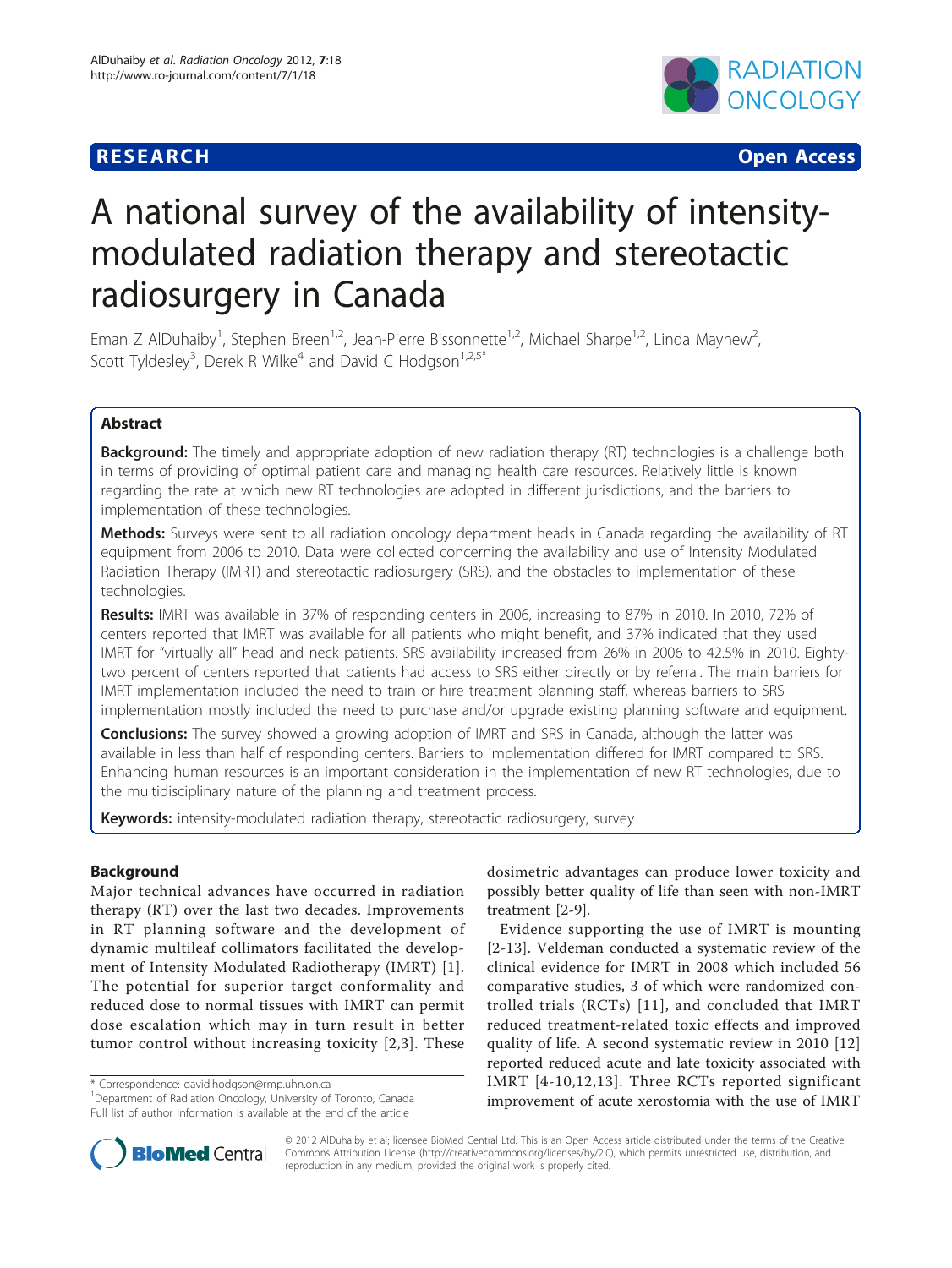in head and neck cancers and better quality of life [[6](#page-5-0),[7,9](#page-5-0),[13](#page-5-0)], and IMRT for breast cancer was also associated with reduced acute and late side effects when compared to 2D RT in three RCTs [[4](#page-5-0),[5,8\]](#page-5-0). With further RCTs in progress [[12\]](#page-5-0), additional evidence will soon be available. Other non-randomized studies have similarly shown advantages to IMRT for malignancies in other types of cancer, such as prostate, lung and CNS [[10,12,14](#page-5-0)].

Similarly, stereotactic radiosurgery (SRS) is another comparatively recent innovation in which a single high dose fraction (usually 12 - 24 Gy or higher) is delivered to a target with extreme precision by means of precise immobilization and 3-D planning, allowing for minimal or even no setup margins around the target, thereby minimizing normal tissue damage. Clinical indications for SRS include treatment of brain metastases, meningiomas, acoustic neuromas, and arteriovenous malformations [[15](#page-5-0)]. A 2009 systematic review of the role of SRS in patients with newly diagnosed brain metastases showed a significant survival advantage for patients with single brain metastasis who received SRS following whole brain radiotherapy (WBRT), along with better local control (and possibly survival) for patients with 2-4 brain metastatic lesions [[16](#page-5-0)]. Guidelines regarding the use of SRS for brain metastases have been published in North America [\[17,18](#page-5-0)].

Since these technologies were introduced more than a decade ago, there has been a substantial impetus to implement them in clinical practice throughout North America and Europe [[19-23\]](#page-5-0). To our knowledge, there have been few studies evaluating the availability of these technologies in developed countries [\[19-24\]](#page-5-0). The purpose of this article is to report the results of a series of surveys across Canada to determine the proportion of cancer centers that provided IMRT and SRS, how these technologies were being used, and the obstacles that hindered their implementation.

## Methods

This survey was part of a study concerning workload and equipment in Canadian radiation oncology centers sponsored by Canadian Association of Radiation Oncology (CARO). From 2006 to 2010, invitations to complete four surveys were sent to Radiation Oncology department heads of all cancer centers across Canada. For each survey, reminders were sent electronically on two separate occasions prior to survey closure. The survey was initially conducted in 2006 then repeated in 2008, 2009, and 2010. The survey was not conducted in 2007 because of concerns about losing respondent buyin, and so that more detailed questions about the use IMRT and SRS could be integrated into the questionnaire. The survey included 38 cancer centers in 2006

|  |  |  |  |  | Table 1 Response rates across provinces in Canada. |  |  |
|--|--|--|--|--|----------------------------------------------------|--|--|
|--|--|--|--|--|----------------------------------------------------|--|--|

|          | 2006        | 2008        | 2009        | 2010        |
|----------|-------------|-------------|-------------|-------------|
| BC       | 4/4         | 4/4         | 5/5         | 5/5         |
| Prairies | 5/5         | 5/5         | 4/5         | 5/5         |
| ON       | 12/13       | 13/13       | 13/13       | 14/14       |
| QC       | 5/10        | 9/10        | 8/10        | 6/10        |
| Atlantic | 6/6         | 6/6         | 4/6         | 5/6         |
| Total    | 32/38 (84%) | 37/38 (97%) | 34/39 (87%) | 35/40 (88%) |

Abbreviations: BC: British Columbia, Prairies include: Alberta, Saskatchewan, and Manitoba, ON: Ontario, QC: Quebec, Atlantic include: New Brunswick, Nova Scotia, Prince Edward Island, and Newfoundland.

In 2006 and 2008, thirty-eight centers were surveyed. A new cancer center in BC was added in 2009 and another cancer center in ON in 2010.

and 2008. One new center was added in 2009 and another in 2010, bringing the total number of surveyed centers to 40 (Table 1). The most recent survey closed in September 2010.

For the purposes of the survey, IMRT was defined based on the US Medicare definition: created by inverse planning, and one of the following: a) static segmented beams with an average of 5 segments per field, or b) MLC with individually designed compensators (sliding window or intensity modulated arc therapy). When available, Tomotherapy™ was categorized with IMRT. SRS was defined as convergent-beam irradiation that delivers a high dose of radiation to a small target volume within the cranium, delivers the total dose in a single fraction with rapid dose fall-off at the target boundary, and uses either a frame-based or frameless system for target localization.

Included in the survey were questions concerning the availability of computed tomography (CT) simulators, numbers of linear accelerator units (LINAC), capacity to deliver IMRT and SRS, and the utilization of IMRT for specific indications (head and neck, prostate, and breast cancers). Data concerning the provision of SRS, or the existence of a referral system in case of SRS unavailability, were also collected. If a center did not respond to a survey one year however had responded in previous years, we assumed that the equipment had not been reduced, and equipment information from the previous year was used. In some cases, direct communication (telephone/email) correspondence with department respondents was used to clarify missing data. Respondents were asked to indicate if any of nine barriers to implementing IMRT or SRS applied to their center, such as training, equipment configuration, and staffing availability. Participants were also given the option "other".

## Results

The response rates are summarized in table 1. Annual response rates varied from 84% in 2006 to 97% in 2008. The absolute number of reported LINAC units increased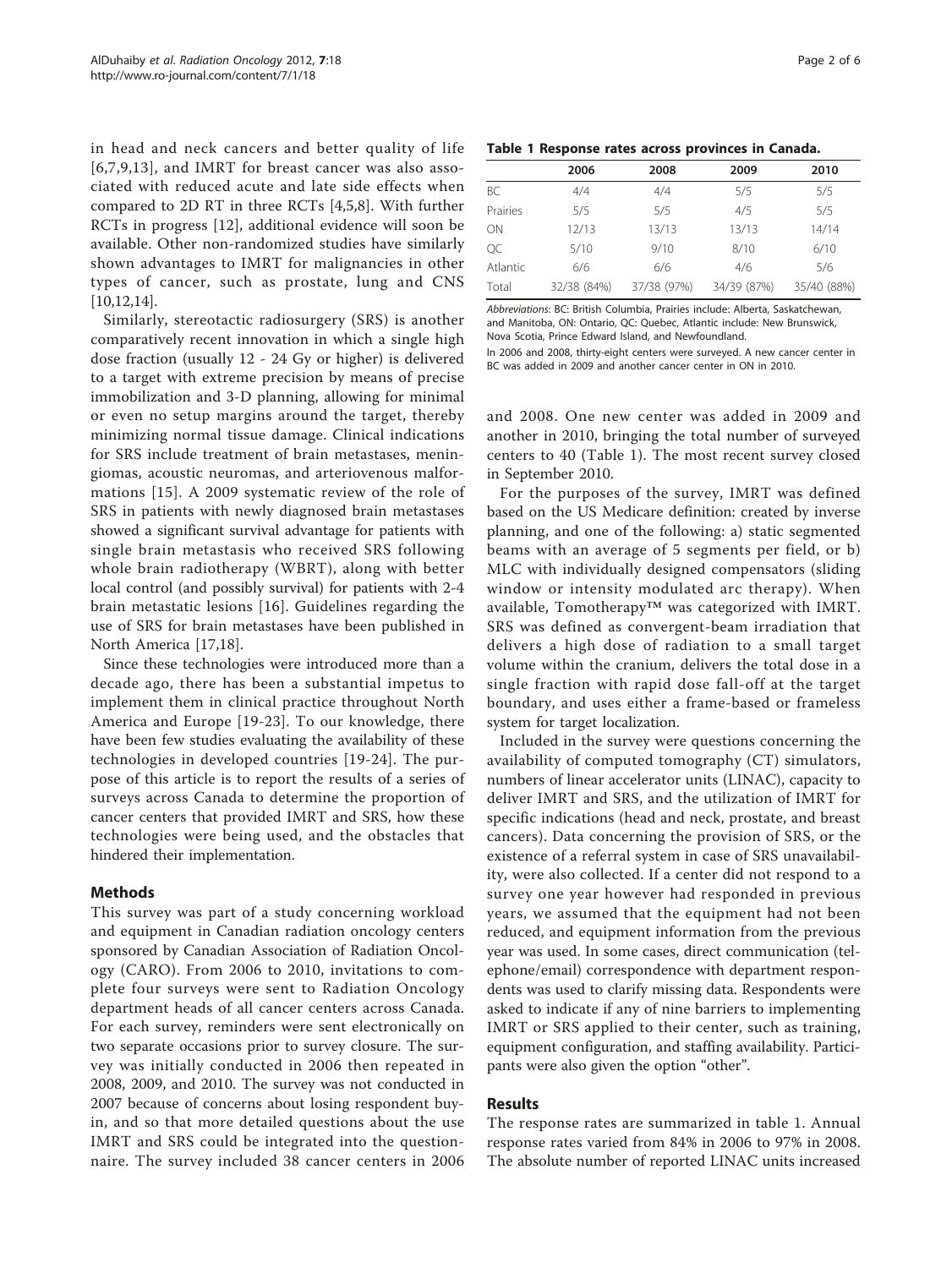from 169 in 2006 to 213 in 2010. The number of LINACs per 10,000 incident cancer patients was similar across provinces and ranged from 14.1 to 16.8. The proportion of LINACs used for IMRT increased from 23.8% in 2006 to 63.2% in 2010. In addition, CT simulation unit numbers have also grown from a total of 40 in 2006 to 57 in 2010. CT simulation units per 10,000 incident cancer patients in 2010 ranged from 2.6 to 4.5 across provinces.

## IMRT Availability

There has been a significant rise in the proportion of centers able to provide IMRT from 2006 to 2010 across all provinces (Figure 1). On a national level, only 37% of centers provided IMRT in 2006, however this percentage increased to 87.5% in 2010. In 2008, 47% of centers indicated that IMRT was available for all patients with a clinical indication, compared to 73% centers in 2010.

Corresponding to the increase in the overall availability of IMRT, disease site-specific utilization of IMRT also increased. For example, 65% of cancer centers used IMRT for head and neck cancer patients in 2008, compared to 80% in 2010, and the proportion of centers reporting that IMRT was used for "virtually all" head and neck cases rose from 21% in 2008 to 37% in 2010 (Figure 2A). Similarly, IMRT utilization for "virtually all" patients with prostate cancer increased from 8% in 2008 to 28% in 2010, and breast cancer increased from 8% in 2008 to 14% in 2010 (Figures 2B and 2C). There were corresponding reductions in the proportion of centers indicating that IMRT was not used for these tumor sites.

## Barriers to implementing IMRT

Table [2](#page-3-0) shows the results of the surveys concerning IMRT barriers. Among those centers that indicated a barrier to the implementation of IMRT, the most commonly cited barriers were related to recruitment or





training of skilled personnel. In the 2010 survey, the most common barriers to IMRT implementation were the need to train existing planners to plan IMRT (50%) and the need to hire more planners (30%). Only a minority of centers indicated that limitations in CT simulator (10%) or linear accelerator configurations (10%) impaired IMRT implementation; however 40% indicated other barriers to implementing IMRT.

There is a noticeable trend of personnel trainingrelated barriers becoming less prominent over the years. For example, the need to train existing physicists to plan IMRT decreased from 45.5% in 2006 to 20% in 2010. This is also evident for training existing oncologists and planners in addition to hiring more personnel who are trained to perform IMRT planning and treatment.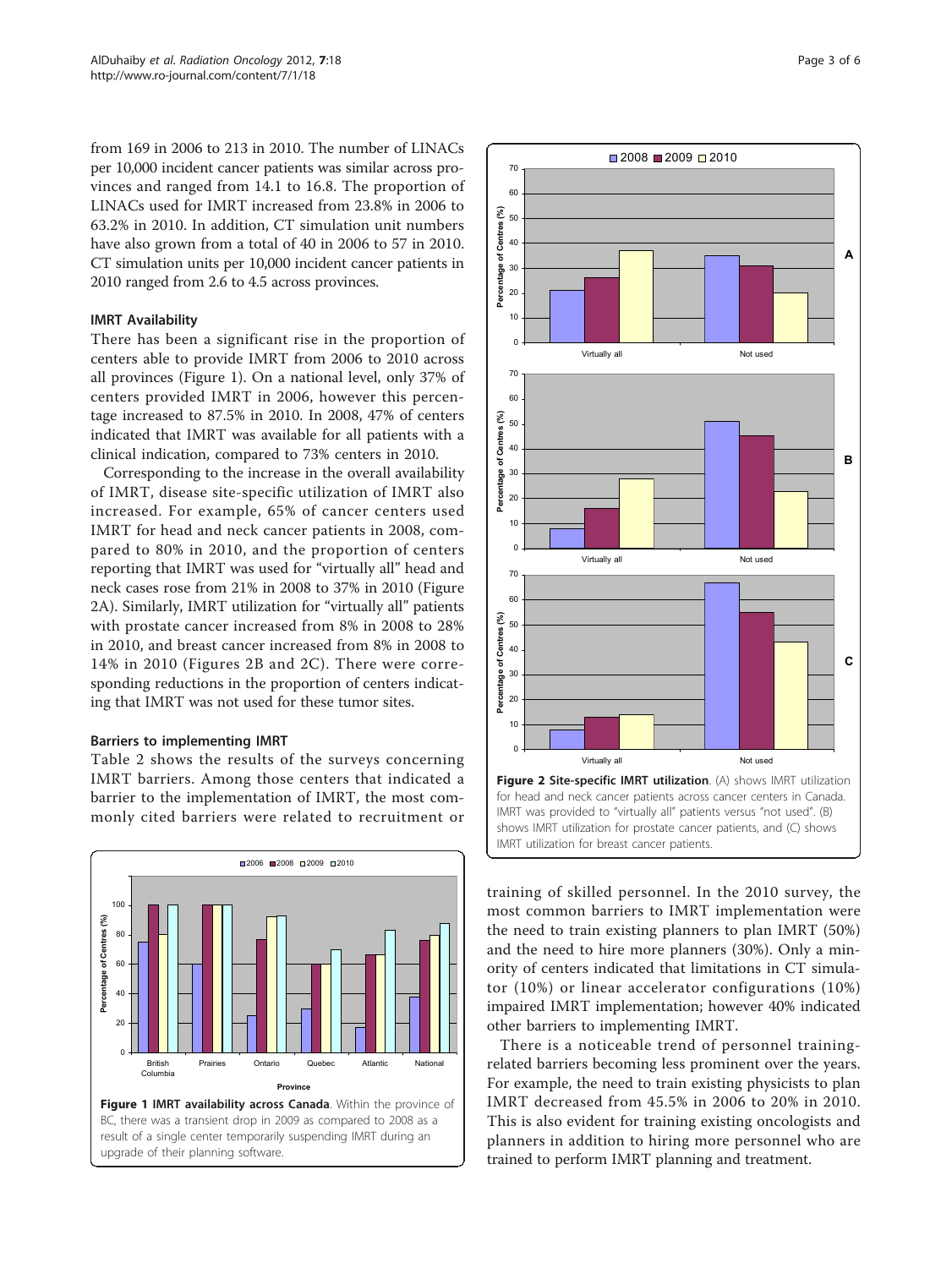<span id="page-3-0"></span>Table 2 Barriers to IMRT implementation

| <b>Barrier to IMRT</b>                                       | 2006<br>(%) | 2008<br>(%) | 2009<br>(%) | 2010<br>(%) |
|--------------------------------------------------------------|-------------|-------------|-------------|-------------|
| Need to hire more planners                                   | 27.3        | 50          | 46.7        | 30          |
| Need to train existing planners to plan IMRT                 | 40.9        | 72.2        | 60          | 50          |
| Need to hire more physicists                                 | 40.9        | 22.2        | 6.7         | 10          |
| Need to train existing physicists to plan IMRT               | 45.5        | 50          | 26.7        | 20          |
| Need to hire more staff to conduct needed<br>OA checks       | 27.3        | N/A         | N/A         | N/A         |
| Need to hire more oncologists                                | 13.6        | 16.7        | 13.3        | 0           |
| Need to train existing oncologists to deliver<br><b>IMRT</b> | 40.9        | 44.4        | 26.7        | 20          |
| Need to purchase and/or upgrade planning<br>systems          | 40.9        | 22.2        | 20          | $\Omega$    |
| Need to purchase and/or upgrade linear<br>accelerators       | 27.3        | 44.4        | 40          | 10          |
| Need to purchase and/or upgrade CT<br>simulator              | 0           | 22.2        | 6.67        | 10          |
| Other                                                        | 22.7        | 27.8        | 40          | 40          |

N/A: Data on this barrier was not collected in 2008-2010 surveys

## SRS availability

Overall, SRS became more widely available from 2006 to 2010 although its growth did not equal that of IMRT (Figure 3). SRS was available in 26% of centers in 2006, compared to 42.5% in 2010. Most of the centers (82.6%) that did not perform SRS themselves reported that they had established a referral system for patients who were candidates for SRS treatment. In 2010, 82.5% of centers, including 20 centers that did not have on-site SRS, indicated that patients who might benefit from SRS had access to it either directly or by referral.

#### Barriers to implementing SRS

Among those centers that indicated a barrier to the implementation of SRS, implementation was hindered primarily by need to upgrade LINACs or Gamma Knife equipment (83%) as shown in Table 3. Other obstacles

#### $\Box$ 2006  $\Box$ 2008  $\Box$ 2010 100 90 80 itage of Centres (%) **Percentage of Centres (%)** 70  $60$ 50 40 Percen 30 20 10  $\overline{0}$ **British** Prairies Ontario Quebec Atlantic National **Columbia Province** Figure 3 SRS availability across Canada. There were decreases in



| <b>Barrier to SRS</b>                                       | 2006<br>(%) | 2008<br>(%) | 2009<br>(%) | 2010<br>(%) |
|-------------------------------------------------------------|-------------|-------------|-------------|-------------|
| Need to hire more planners                                  | 20          | 16.7        | 38          | 17          |
| Need to train existing planners to plan SRS                 | 20          | 33.3        | 38          | 50          |
| Need to hire more physicists                                | 30          | 16.7        | 12.5        | 33          |
| Need to train existing physicists to plan SRS               | 20          | 33.3        | 12.5        | 17          |
| Need to hire more staff to conduct needed<br>OA checks      | 20          | N/A         | N/A         | N/A         |
| Need to hire more oncologists                               | 20          | 8.3         | 12.5        | 17          |
| Need to train existing oncologists to deliver<br><b>SRS</b> | 20          | 41.7        | 37.5        | 50          |
| Need to purchase and/or upgrade planning<br>systems         | 20          | 66.7        | 12.5        | 33          |
| Need to purchase and/or upgrade LINAC or<br>GK              | 50          | 66.7        | 50          | 83          |
| Need to purchase and/or upgrade CT<br>simulator             | 30          | 16.7        | $\Omega$    | $\Omega$    |
| Other                                                       | 30          | 8.3         | 12.5        | 17          |

N/A: Data on this barrier was not collected in 2008-2010 surveys

included the need to train planners to plan SRS and the need to train more oncologists (50%). Less common barriers included the need to hire more planners and physicists. Barriers mentioned under "other" included lack of a neurosurgery staff and obstacles relating to patient travel to centers where SRS is available. Unlike IMRT implementation barriers, SRS barriers tended to be stable or increased.

### **Discussion**

The adoption and implementation of new radiation therapy technologies has been a challenge for jurisdictions where public health care systems must also contain costs and manage wait times [[25](#page-5-0)]. There are very few data regarding the availability and use of these technologies in different countries. Our data show a rapid implementation of IMRT across Canada from 2006 to 2010. This holds true for the specific cancer disease sites targeted in our survey, with increased utilization of IMRT for head and neck, prostate, and to a lesser extent, breast cancers.

Implementation of IMRT is not without challenges however; particularly early in its implementation, IMRT can require more human resources and is more time consuming to plan than 2D or 3D conformal radiotherapy [[26,27\]](#page-5-0). IMRT also requires a number of supplementary steps for machine commissioning, plan generation and quality assurance (QA). There is a large body of evidence providing detailed descriptions of the QA processes suggested by a number of organizations including American Society of Therapeutic Radiation Oncology (ASTRO) and American College of Radiology (ACR) [[28\]](#page-5-0), American Association of Physicists in Medicine (AAPM) [\[27](#page-5-0)], European Society of Therapeutic Radiation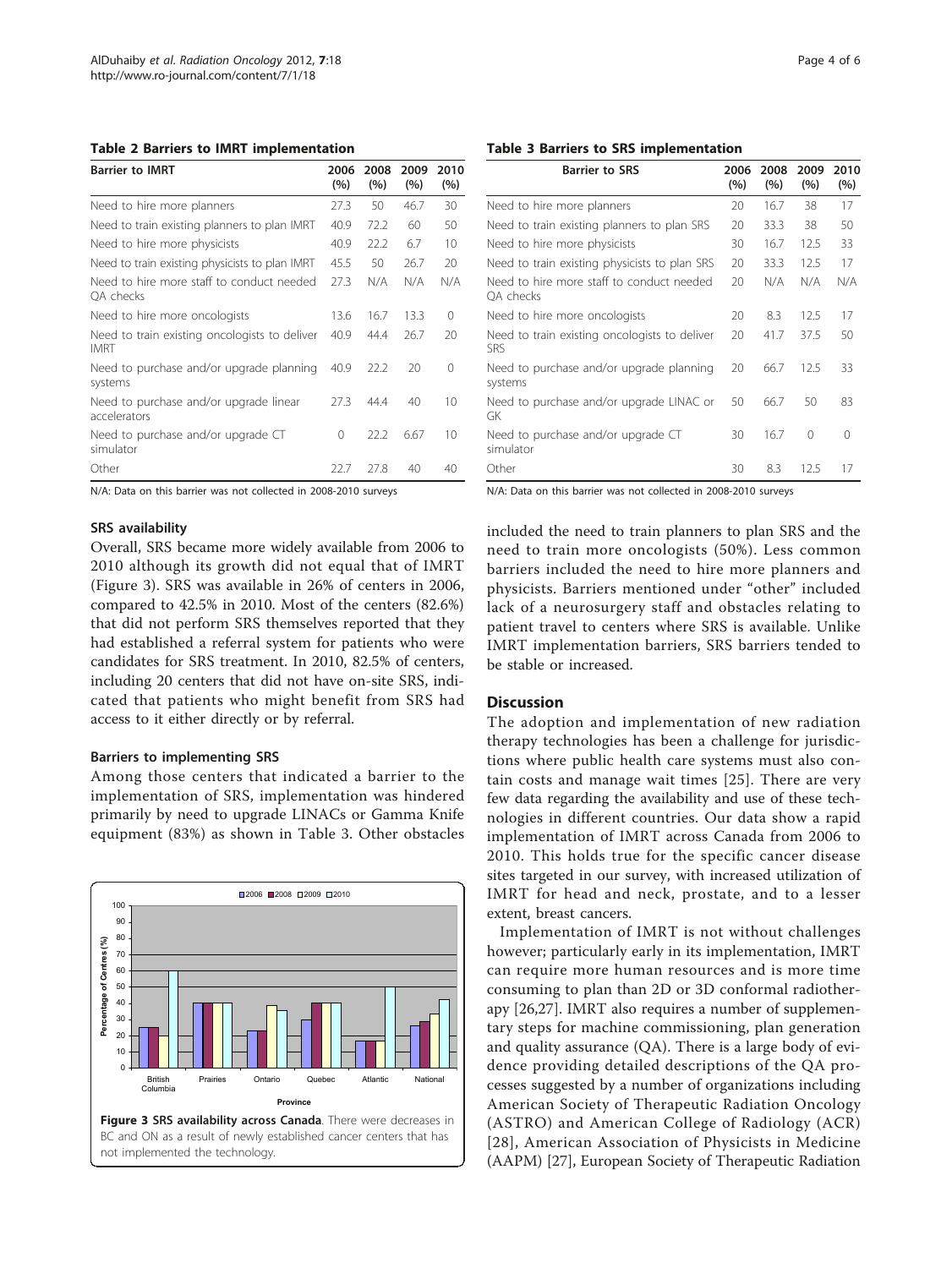<span id="page-4-0"></span>Oncology (ESTRO) [[29](#page-5-0)], and Cancer Care Ontario (CCO) [[30\]](#page-5-0). The resulting standards regarding the implementation of IMRT programs - practice setting requirements; tools, devices and equipment requirements; professional training requirements; role of personnel; and requirements for quality assurance and safety - all require sufficient staff. If these elements are not available, (and our results suggest that they may be lacking in some Canadian cancer centers), full implementation of IMRT may be limited. The difficulties surrounding IMRT implementation in some centers or jurisdictions may be related to an inadequate understanding of the need to provide funding for additional staffing and training programs in addition to purchasing equipment, and the diversion of existing human resources towards maintaining high patient volumes [\[27,31\]](#page-5-0).

In 2010, expert panels convened by Cancer Care Ontario provided guideline recommendations with respect to the clinical use of IMRT for a number of cancer sites [\[32](#page-5-0)], stating that there was adequate evidence to support the use of IMRT for treatment of head and neck [[33](#page-5-0)] and prostate cancers [[34\]](#page-5-0). IMRT was also recommended for cancers of the breast, lung, central nervous system, and gastrointestinal system in some circumstances [[32,35\]](#page-5-0). Ideally, these guidelines will facilitate appropriate uptake and utilization of IMRT in Canada's largest province, and possibly elsewhere.

Availability of SRS is still limited in Canada with fewer than half of centers providing the treatment in 2010. It is possible that its availability has not grown as rapidly as IMRT owing to the more limited indications for its use, the smaller number of patients who would benefit, and the relatively greater technical requirements. This also may explain why personnel trained to perform SRS are less abundant than those trained to perform IMRT. Moreover, the capital equipment purchase required to develop an SRS program appeared to be a more significant barrier than was described for IMRT. Interestingly, most centers that did not offer SRS indicated that they had an established referral system for eligible patients, although it is not clear how effectively such referral systems work for patients in these centers.

Our data is the first published report of the availability of IMRT and SRS technology in Canada and sheds some light on the factors that hinder its full implementation. Corresponding surveys conducted in the UK reported an increase in the number of centers providing IMRT from 45.8% in 2007 [[19\]](#page-5-0) to 76% in 2010 [[20\]](#page-5-0). Obstacles to full implementation included a shortage of planning staff, in addition to a lack of specific funding as IMRT was carried out for the same remuneration as conventional treatment. IMRT appears to have been more rapidly taken up in the United States, with one study finding that 73.2% of radiation oncologists reported using IMRT in 2004 [\[21](#page-5-0)] as compared to 32% in 2002 [[22](#page-5-0)]. Reasons to adopt IMRT reported in that survey included the ability to spare normal tissue and dose escalation, in addition to economic competition. Similarly, data from Japan show increased utilization of IMRT in most recent report by Japanese Society of Therapeutic Radiology and Oncology (JASTRO) [[24](#page-5-0)]. These studies can facilitate a more rational approach to health care planning moving forward: new RT technologies will be continually emerging, and these studies demonstrate the multiple factors other than clinical need that contribute to patients access to these technologies.

## **Conclusions**

There are accumulating data documenting the benefits of IMRT and SRS for reducing the treatment toxicity and improving disease control in selected patients. While IMRT and SRS availability is increasing in Canada, improvement is still required to ensure that everyone who can benefit from these technologies potentially has access to them. Due to the multidisciplinary nature of RT planning and delivery, investment in human resources is an important requirement for adoption and implementation of new RT technologies.

#### Acknowledgements

The authors would like to acknowledge the contribution of the Canadian Association of Radiation Oncology (CARO), and the work of Erika Brown in the data collection. Dr. Hodgson is supported by a Cancer Care Ontario Research Chair in Health Services Research. Dr. Tyldesley is supported by a Scholar award from the Michael Smith Foundation for Health Research.

#### Author details

<sup>1</sup> Department of Radiation Oncology, University of Toronto, Canada. <sup>2</sup>Radiation Medicine Program, Princess Margaret Hospital, University Health Network, Toronto, Canada. <sup>3</sup>Department of Radiation Oncology, Vancouver Centre, British Columbia Cancer Agency, Vancouver, Canada. <sup>4</sup> Department of Radiation Oncology, Queen Elizabeth II Health Sciences Centre, Dalhousie University, Halifax, Canada. <sup>5</sup>Institute of Health Policy Management and Evaluation, University of Toronto, Canada.

#### Authors' contributions

DH led the survey, and coauthored the manuscript. EZA drafted the manuscript. JPB, MS and SB participated in the survey design, data interpretation, and coauthored the manuscript. LM coauthored the manuscript. ST and DW assisted in collecting survey data, data interpretation, and coauthored the manuscript. All authors read and approved the final manuscript.

#### Competing interests

The authors declare that they have no competing interests.

Received: 31 October 2011 Accepted: 7 February 2012 Published: 7 February 2012

#### References

- 1. Nutting C: [Intensity modulated radiation therapy: a clinical review.](http://www.ncbi.nlm.nih.gov/pubmed/10884741?dopt=Abstract) Br J Radiol 2000, 73:459-469.
- 2. Lu TX, Mai WY, Teh BS, Zhao C, Han F, Huang Y, Deng XW, Lu LX, Huang SM, Zeng ZF, et al: [Initial experience using intensity-modulated](http://www.ncbi.nlm.nih.gov/pubmed/14967420?dopt=Abstract) [radiotherapy for recurrent nasopharyngeal carcinoma.](http://www.ncbi.nlm.nih.gov/pubmed/14967420?dopt=Abstract) Int J Radiat Oncol Biol Phys 2004, 58:682-687.